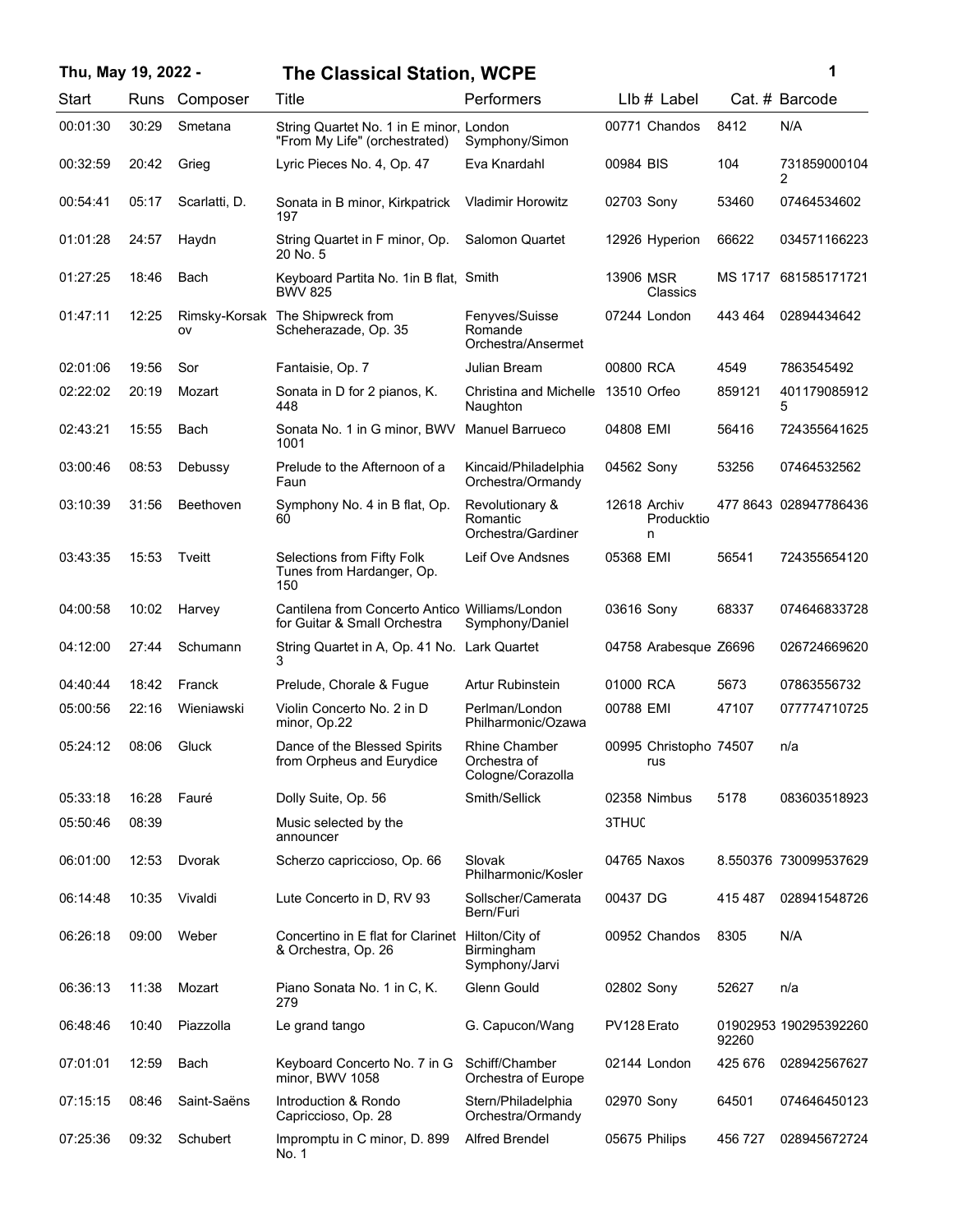| Thu, May 19, 2022 - |       |               | <b>The Classical Station, WCPE</b>                                       |                                                           |              |                                           |         | 2                     |
|---------------------|-------|---------------|--------------------------------------------------------------------------|-----------------------------------------------------------|--------------|-------------------------------------------|---------|-----------------------|
| Start               | Runs  | Composer      | Title                                                                    | Performers                                                |              | $Llb#$ Label                              |         | Cat. # Barcode        |
| 07:36:23            | 13:46 | Glazunov      | Spring, Op. 34                                                           | <b>Moscow</b><br>Symphony/Golovschin                      |              | 06549 Naxos                               |         | 8.553838 730099483827 |
| 07:51:24            | 08:01 | Purcell       | Sonata in E flat                                                         | King's Consort                                            | 12204 Vivat  |                                           | 106     | 079943911468<br>5     |
| 08:01:00            | 08:29 | Arne          | Symphony No. 1 in C                                                      | Cantilena/Shepherd                                        |              | 00957 Chandos                             | 8403    | n/a                   |
| 08:10:44            | 06:11 | Granados      | Spanish Dance No. 11.<br>"Żambra"                                        | Angel & Celedonio<br>Romero                               |              | 02272 Telarc                              | 80216   | 089408021626          |
| 08:18:10            | 05:10 | Pachelbel     | Canon in D                                                               | Seattle<br>Symphony/Schwarz                               |              | X0394 Naxos                               |         | 8.572673 747313267378 |
| 08:25:20            | 06:33 | Verdi         | <b>Ballet Music from Otello</b>                                          | Berlin<br>Philharmonic/Karajan                            | 05055 DG     |                                           | 457 689 | 028945768922          |
| 08:33:08            | 10:28 | Pierné        | Viennoise                                                                | Loire<br>Philharmonic/Derveaux                            | 07800 EMI    | Classics                                  | 63950   | 077776395029          |
| 08:44:51            | 08:40 | Telemann      | Concerto in D for 3 Trumpets                                             | Wallace/English String 01797 Nimbus<br>Orchestra/Boughton |              |                                           | 5189    | 083603518929          |
| 08:54:46            | 04:40 |               | Music selected by the<br>announcer                                       |                                                           | 3THUC        |                                           |         |                       |
| 09:01:16            | 16:57 | <b>Bizet</b>  | L'Arlesienne Suite No. 1                                                 | Berlin<br>Philharmonic/Karajan                            | 00448 DG     |                                           | 415 106 | 028921510624          |
| 09:19:28            | 24:05 | Mendelssohn   | Cello Sonata No. 2 in D, Op. 58 Isserlis/Tan                             |                                                           |              | 09898 RCA Victor 62553<br><b>Red Seal</b> |         | 09026625532           |
| 09:45:03            | 14:23 | Couperin      | Royal Concert No. 11 for two<br>bass viols                               | Chancey/Rozendaal/W 13137 self-publish na<br>eaver        |              | ed                                        |         | 700261437439          |
| 10:01:16            | 20:54 | Haydn         | Piano Concerto in D                                                      | Pletnev/German<br><b>Chamber Philharmonic</b>             | 06116 Virgin |                                           | 61881   | 724356188129          |
| 10:23:40            | 35:47 | Mussorgsky    | Pictures at an Exhibition                                                | Berlin<br>Philharmonic/Karajan                            | 04472 DG     |                                           | 447 426 | 028944742626          |
| 11:01:17            | 23:22 | <b>Bruch</b>  | Violin Concerto No. 1 in G<br>minor, Op. 26                              | Quint/Orquesta<br>Sinfonica de<br>Mineria/Prieto          |              | 10747 Avanticlas n/a<br>sic               |         | n/a                   |
| 11:25:54            | 07:14 | Cherubini     | Overture to Faniska                                                      | Academy of St.<br>Martin-in-the-Fields/Ma<br>rriner       | 02344 EMI    |                                           | 54438   | 077775443820          |
| 11:34:23            | 07:19 | Albéniz       | Mallorca, Op. 202                                                        | Julian Bream                                              | 01508 RCA    |                                           | 14378   | 07863543782           |
| 11:42:42            | 16:41 | Schumann      | Piano Sonata No. 2 in G minor, Vladimir Ashkenazy<br>Op. 22              |                                                           |              | 03085 London                              | 425 940 | 028942594029          |
| 12:01:13            | 11:21 | Vitali        | Ciaccona in G minor for violin<br>and piano                              | Lee/R. Uchida                                             | 12990 Azica  |                                           | 71305   | 787867130520          |
| 12:13:49            | 12:16 | Mozart, L.    | Sinfonia Pastorale in G                                                  | Allen/New Zealand<br>Chamber<br>Orch/Armstrong            |              | 05006 Naxos                               |         | 8.553347 730099434720 |
| 12:27:20            | 17:42 | Beethoven     | Piano Sonata No. 13 in E flat,<br>Op. 27 No. 1                           | Gyorgy Cziffra                                            | 02744 EMI    |                                           | 67366   | 077776736624          |
| 12:46:32            | 07:10 |               | Music selected by the<br>announcer                                       |                                                           | 3THU1        |                                           |         |                       |
| 12:54:57            | 04:29 | Elgar         | Sospiri, Op. 70                                                          | BBC Symphony/Davis 07960 Teldec                           |              |                                           | 92374   | 74509923742           |
| 13:01:16            | 08:37 | <b>Brahms</b> | Finale from Double Concerto<br>for Violin & Cello in A minor,<br>Op. 102 | Bell/Isserlis/Academy<br>of St.<br>Martin-in-the-Fields   | 13113 Sony   | Classical                                 | 792     | 88985321889853217922  |
| 13:11:08            | 16:13 | Strauss, R.   | Horn Concerto No. 1 in E flat                                            | Baumann/Gewandhau 00298 Philips<br>s Orch/Masur           |              |                                           | 412 237 | 028941223722          |
| 13:28:51            | 19:38 | Bach          | English Suite No. 4 in F, BWV<br>809                                     | Murray Perahia                                            | 05287 Sony   |                                           | 60277   | 074646027721          |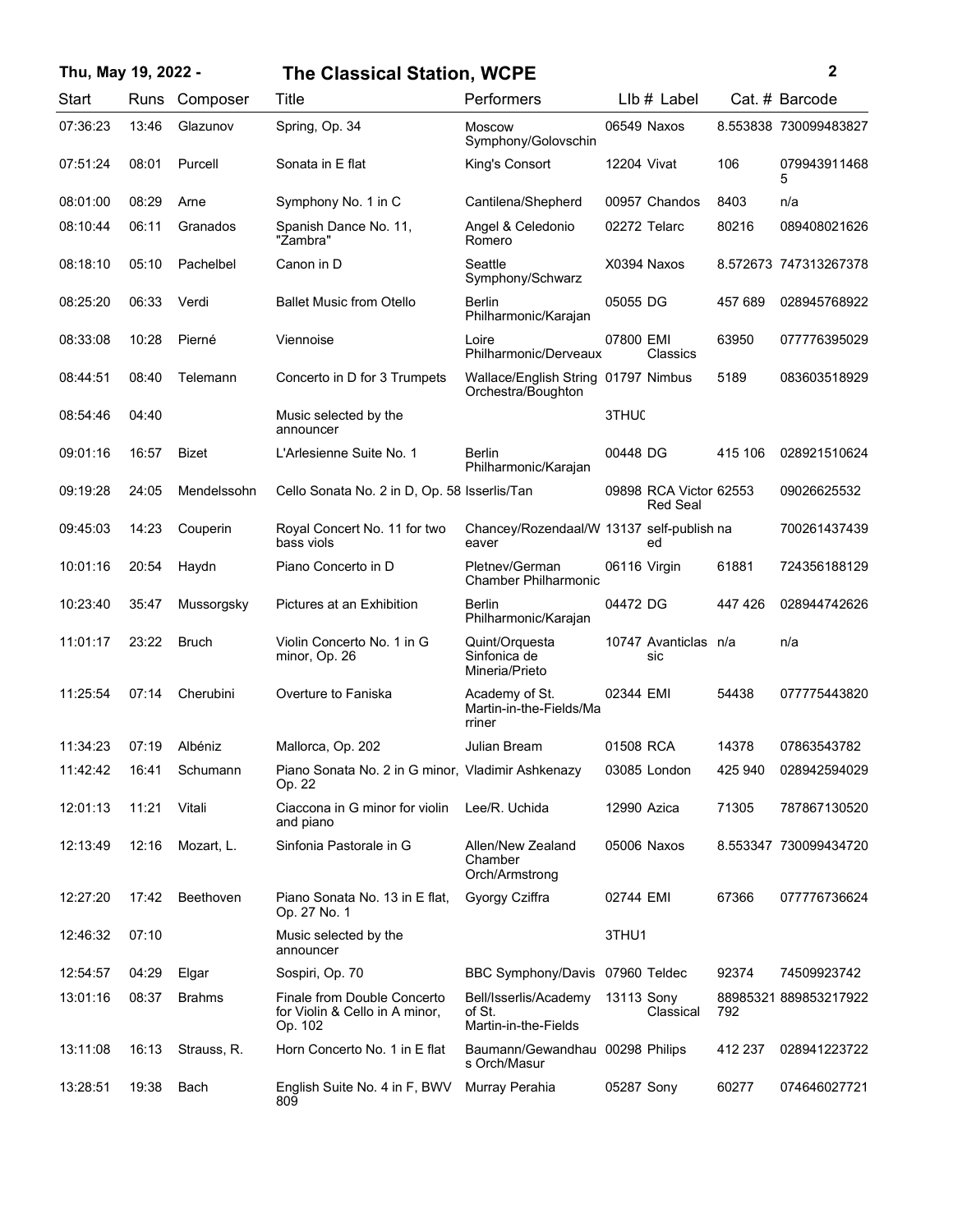| Thu, May 19, 2022 - |       |               | <b>The Classical Station, WCPE</b>                                               |                                                                          |              |                                 |         | 3                     |
|---------------------|-------|---------------|----------------------------------------------------------------------------------|--------------------------------------------------------------------------|--------------|---------------------------------|---------|-----------------------|
| Start               | Runs  | Composer      | Title                                                                            | Performers                                                               |              | LIb # Label                     |         | Cat. # Barcode        |
| 13:49:59            | 09:28 | Vivaldi       | Spring from Four Seasons                                                         | Von der Goltz/Freiburg 04846 DHM<br>Baroque<br>Orchestra/Harp<br>Consort |              |                                 | 77384   | 054727738425          |
| 14:01:17            | 28:41 | <b>Brahms</b> | Piano Trio No. 2 in C, Op. 87                                                    | Ax/Kavakos/Ma                                                            | 13304 Sony   | Classic                         | 40729   | 889854072926          |
| 14:31:13            | 18:08 | Liszt         | Piano Concerto No. 1 in E flat,<br>"Triangle"                                    | Jando/Budapest<br>Symphony/Ligetti                                       |              | 01893 LaserLight 15 630         |         | 018111563024          |
| 14:50:51            | 08:35 | Glass         | 1st mvt from The Hours Suite                                                     | Dubeau/La Pieta                                                          |              | PV114 Analekta                  | 8746    | 774204874629          |
| 15:01:16            | 29:32 | Mozart        | Clarinet Concerto in A, K. 622                                                   | Stoltzman/English<br>Chamber Orchestra                                   | 01716 RCA    |                                 | 60723   | 090266072323          |
| 15:32:18            | 16:03 | Wagner        | Prelude to Act 1 & Love-Death NY<br>from Tristan & Isolde                        | Philhamonic/Boulez                                                       | 03002 Sony   |                                 | 64108   | 074646410820          |
| 15:49:36            | 09:49 | Mendelssohn   | String Symphony No. 10 in B<br>minor                                             | London Concertante                                                       |              | 07626 London<br>Concertant<br>e | 0722    | 506005539012<br>4     |
| 16:00:40            | 04:57 | Tartini       | 3rd mvt (Grave) from Cello<br>Concerto in D                                      | Zanerini/I Solisti<br>Veneti/Scimone                                     | 01641 RCA    |                                 | 60011   | 090266001125          |
| 16:06:32            | 09:36 | Grieg         | Air & Rigaudon from Holberg<br>Suite, Op. 40                                     | Rotterdam Chamber<br>Orch/van Alphen                                     |              | 06209 Telarc                    | 80623   | 089408062322          |
| 16:17:03            | 08:06 | Fibich        | Concert Polonaise for violin<br>and piano                                        | Suk/Hala                                                                 |              | 05721 Supraphon 3473            |         | 099925347321          |
| 16:26:04            | 09:33 | Haydn         | 1st mvt from Symphony No.<br>094 in G, "Surprise"                                | Berlin<br>Philharmonic/Karajan                                           | 00588 DG     |                                 | 410 869 | 028941086921          |
| 16:36:52            | 09:54 | Berlioz       | 5th mvt (Dream of a Witches'<br>Sabbath) from Symphonie<br>Fantastique, Op. 14   | <b>Berlin</b><br>Philharmonic/Barenboi<br>m                              | 01406 Sony   |                                 | 39859   | 07464398592           |
| 16:47:41            | 11:44 | Kuhlau        | Violin Sonata in C, Op. 79 No.<br>3                                              | Bratchkova/Meyer-Her 04575 CPO<br>mann                                   |              |                                 | 999 363 | 761203936328          |
| 17:00:40            | 07:47 | Adam          | Overture to If I Were King                                                       | Dresden State<br>Orchestra/Vonk                                          | 00143 Ars    | Vivendi                         | 036     | 410138000049<br>2     |
| 17:09:22            | 03:50 | Tournier      | Concert Etude, "To the<br>Morning"                                               | Lily Laskine                                                             | 02591 Erato  |                                 | 92131   | 745099213121          |
| 17:14:07            | 06:45 | Martin y Coll | Variations on las Folias                                                         | <b>Hesperion XX/Savall</b>                                               | 08494 EMI    |                                 | 57503   | 509994575032<br>8     |
| 17:21:47            | 06:47 | Tchaikovsky   | Andante cantabile from String<br>Quartet No. 1 in D, Op. 11                      | Indianapolis<br>Symphony/Leppard                                         | 03857 Koss   |                                 | 3303    | 021299722282          |
| 17:29:49            | 16:44 | Ravel         | Noble and Sentimental Waltzes Paris                                              | Orchestra/Martinon                                                       | 06905 EMI    |                                 | 75526   | 724357552622          |
| 17:47:28            | 03:57 | Rachmaninoff  | Prelude in G minor, Op. 23 No. Dmitri Alexeev<br>5                               |                                                                          |              | 12322 Warner<br>Classics        | 13296   | 08256460 825646013296 |
| 17:52:20            | 07:06 | Beethoven     | 3rd mvt (Allegretto ma non<br>troppo) from Piano Trio in E<br>flat, Op. 70 No. 2 | Kempff/Szeryng/Fourni 04529 DG<br>er                                     |              |                                 | 453 902 | 028945390222          |
| 18:00:41            | 10:06 | Respighi      | Prelude, Hen & Cuckoo from<br>The Birds                                          | Atlanta<br>Symphony/Lane                                                 |              | 01170 Telarc                    | 80085   | N/A                   |
| 18:11:42            | 09:19 | Schubert      | 3rd mvt (Allegretto) from<br>Sonata in A minor, D. 821<br>"Arpeggione"           | Finckel/Han                                                              |              | 05112 ArtistLed                 | 10401   | 633571040122          |
| 18:21:56            | 09:32 | <b>Bruch</b>  | Finale from Scottish Fantasy<br>for Violin and Orchestra, Op.<br>46              | Pine/Scottish Chamber 04789 Cedille<br>Orchestra/Platt                   |              |                                 | 083     | 735131908320          |
| 18:32:43            | 06:26 | Mozart        | 2nd mvt (Larghetto) from<br>Clarinet Quintet in A, K. 581                        | Meyer/Vienna String<br>Sextet                                            | 07843 Virgin | Classics                        | 234865  | 509992348652<br>2     |

07:08 Music selected by the 3THU1859

announcer

18:40:04